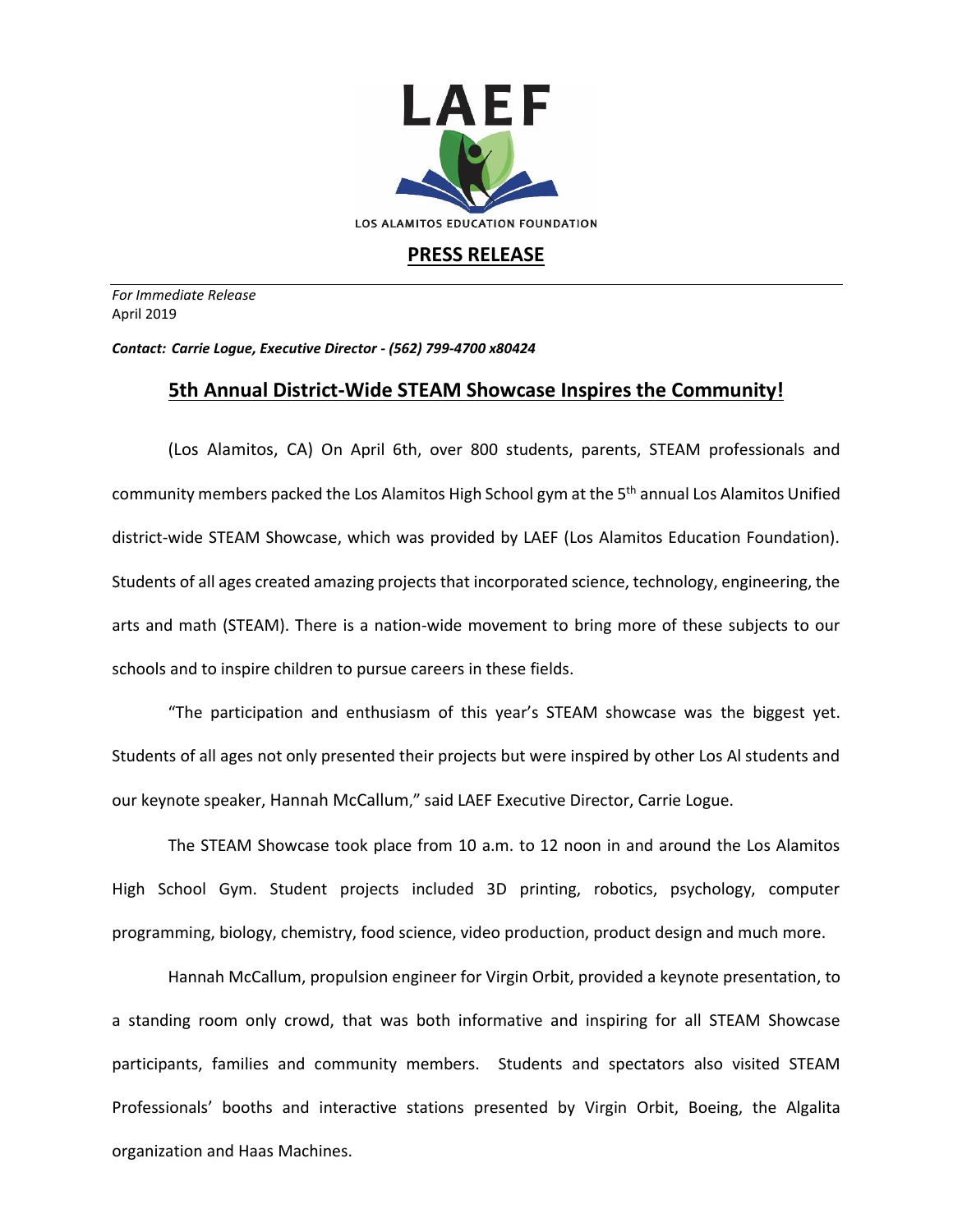The LAEF STEAM initiative is funded by generous donations to the 2108-19 King and Queen of Hearts campaign. The campaign ended on February 8<sup>th</sup> at the coronation gala and raised over \$215,000. The Los Alamitos Education Foundation (LAEF) works with all nine school sites to provide STEAM fairs and the STEAM Showcase.

LAEF is the non-profit partner of Los Alamitos Unified School District. LAEF enhances educational excellence by providing after-school and summer enrichment programs to children in grades Pre-K to 12. LAEF impacts all students by providing significant funding for STEAM teachers and instruction, as well as igniting new programs and providing valuable resources. For more information, visit www.LAEF4Kids.org/steam or call (562) 799-4700 x80424 today!

Elementary students are inspired by Los Alamitos High School student STEAM Projects at the STEAM Showcase.